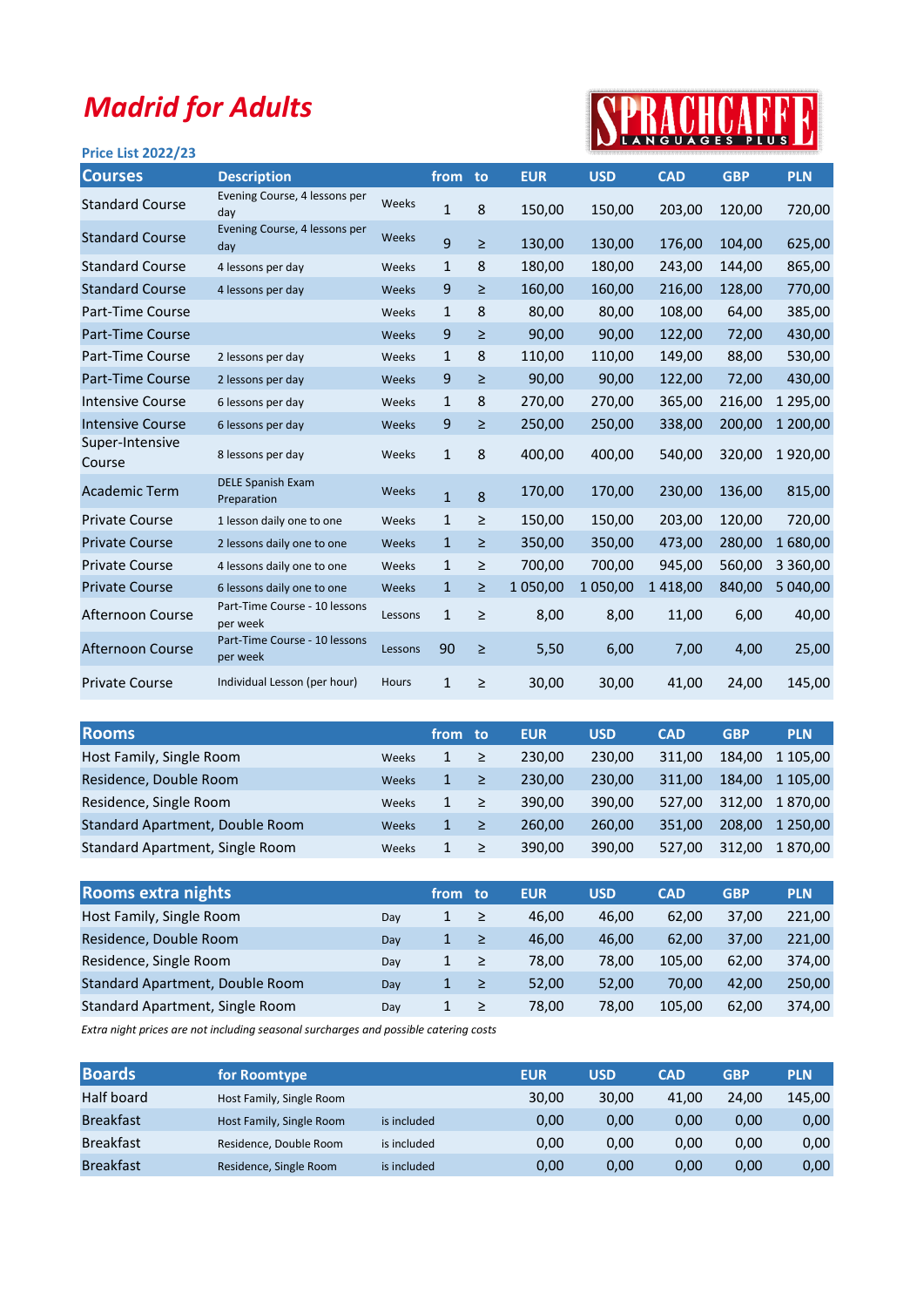| <b>Boards extra nights</b>         |                                     |             | <b>EUR</b> | <b>USD</b> | <b>CAD</b> | <b>GBP</b> | <b>PLN</b> |
|------------------------------------|-------------------------------------|-------------|------------|------------|------------|------------|------------|
| Half board                         | Host Family, Single Room            |             | 6,00       | 6,00       | 8,00       | 5,00       | 29,00      |
| <b>Breakfast</b>                   | Host Family, Single Room            | is included | 0,00       | 0,00       | 0,00       | 0,00       | 0,00       |
| <b>Breakfast</b>                   | Residence, Double Room              | is included | 0,00       | 0,00       | 0,00       | 0,00       | 0,00       |
| <b>Breakfast</b>                   | Residence, Single Room              | is included | 0,00       | 0,00       | 0,00       | 0,00       | 0,00       |
|                                    |                                     |             |            |            |            |            |            |
| <b>Seasonsurcharges</b>            |                                     |             | <b>EUR</b> | <b>USD</b> | <b>CAD</b> | <b>GBP</b> | <b>PLN</b> |
| Mid Season                         | 03/04/2022 - 18/06/2022             |             | 25,00      | 25,00      | 34,00      | 20,00      | 120,00     |
| <b>High Season</b>                 | 19/06/2022 - 20/08/2022             |             | 25,00      | 25,00      | 34,00      | 20,00      | 120,00     |
| Mid Season                         | 21/08/2022 - 17/09/2022             |             | 25,00      | 25,00      | 34,00      | 20,00      | 120,00     |
| Seasonsurcharges extra nights      |                                     |             | <b>EUR</b> | <b>USD</b> | <b>CAD</b> | <b>GBP</b> | <b>PLN</b> |
| Mid Season                         | 03/04/2022 - 18/06/2022             |             | 5,00       | 5,00       | 7,00       | 4,00       | 24,00      |
| <b>High Season</b>                 | 19/06/2022 - 20/08/2022             |             | 5,00       | 5,00       | 7,00       | 4,00       | 24,00      |
| Mid Season                         | 21/08/2022 - 17/09/2022             |             | 5,00       | 5,00       | 7,00       | 4,00       | 24,00      |
|                                    |                                     |             |            |            |            |            |            |
| <b>Fees</b>                        |                                     |             | <b>EUR</b> | <b>USD</b> | <b>CAD</b> | <b>GBP</b> | <b>PLN</b> |
| <b>Accommodation Placement Fee</b> |                                     |             | 80,00      | 80,00      | 108,00     | 64,00      | 385,00     |
| <b>Course Enrollment Fee</b>       |                                     |             | 60,00      | 60,00      | 81,00      | 48,00      | 290,00     |
| <b>Registration Fee</b>            |                                     |             | 60,00      | 60,00      | 81,00      | 48,00      | 290,00     |
|                                    |                                     |             |            |            |            |            |            |
| <b>Transfers</b>                   | <b>Airport/Station</b>              |             | <b>EUR</b> | <b>USD</b> | <b>CAD</b> | <b>GBP</b> | <b>PLN</b> |
| Oneway (Arrival)                   | MAD - Barajas International Airport |             | 75,00      | 75,00      | 101,00     | 60,00      | 360,00     |
| Oneway (Departure)                 | MAD - Barajas International Airport |             | 60,00      | 60,00      | 81,00      | 48,00      | 290,00     |
| Return                             | MAD - Barajas International Airport |             | 130,00     | 130,00     | 176,00     | 104,00     | 625,00     |
|                                    |                                     |             |            |            |            |            |            |
| <b>Extras</b>                      |                                     |             | <b>EUR</b> | <b>USD</b> | <b>CAD</b> | <b>GBP</b> | <b>PLN</b> |
| <b>Bank charges</b>                |                                     | One-time    | 30,00      | 30,00      | 41,00      | 24,00      | 145,00     |
| Diet surcharge - Dairy intolerance |                                     | per week    | 70,00      | 70,00      | 95,00      | 56,00      | 335,00     |
| Diet surcharge - Diabetic          |                                     | per week    | 70,00      | 70,00      | 95,00      | 56,00      | 335,00     |
| Diet surcharge - Gluten free       |                                     | per week    | 70,00      | 70,00      | 95,00      | 56,00      | 335,00     |
| Diet surcharge - Halal             |                                     | per week    | 70,00      | 70,00      | 95,00      | 56,00      | 335,00     |
| Diet surcharge - Kosher            |                                     | per week    | 70,00      | 70,00      | 95,00      | 56,00      | 335,00     |
| Diet surcharge - Low Fat           |                                     | per week    | 70,00      | 70,00      | 95,00      | 56,00      | 335,00     |
| Diet surcharge - Vegan             |                                     | per week    | 70,00      | 70,00      | 95,00      | 56,00      | 335,00     |
| Diet Surcharge - Vegetarian        |                                     | per week    | 70,00      | 70,00      | 95,00      | 56,00      | 335,00     |
| <b>LOA</b>                         |                                     | One-time    | 50,00      | 50,00      | 68,00      | 40,00      | 240,00     |
| Materials Fee Standard Course      |                                     | One-time    | 20,00      | 20,00      | 27,00      | 16,00      | 95,00      |
| <b>University Processing Fee</b>   |                                     | One-time    | 240,00     | 240,00     | 324,00     | 192,00     | 1 150,00   |
| <b>Urgent Courier Delivery</b>     |                                     | One-time    | 75,00      | 75,00      | 101,00     | 60,00      | 360,00     |
| Visa Fee (Letter Of Acceptance)    |                                     | One-time    | 50,00      | 50,00      | 68,00      | 40,00      | 240,00     |